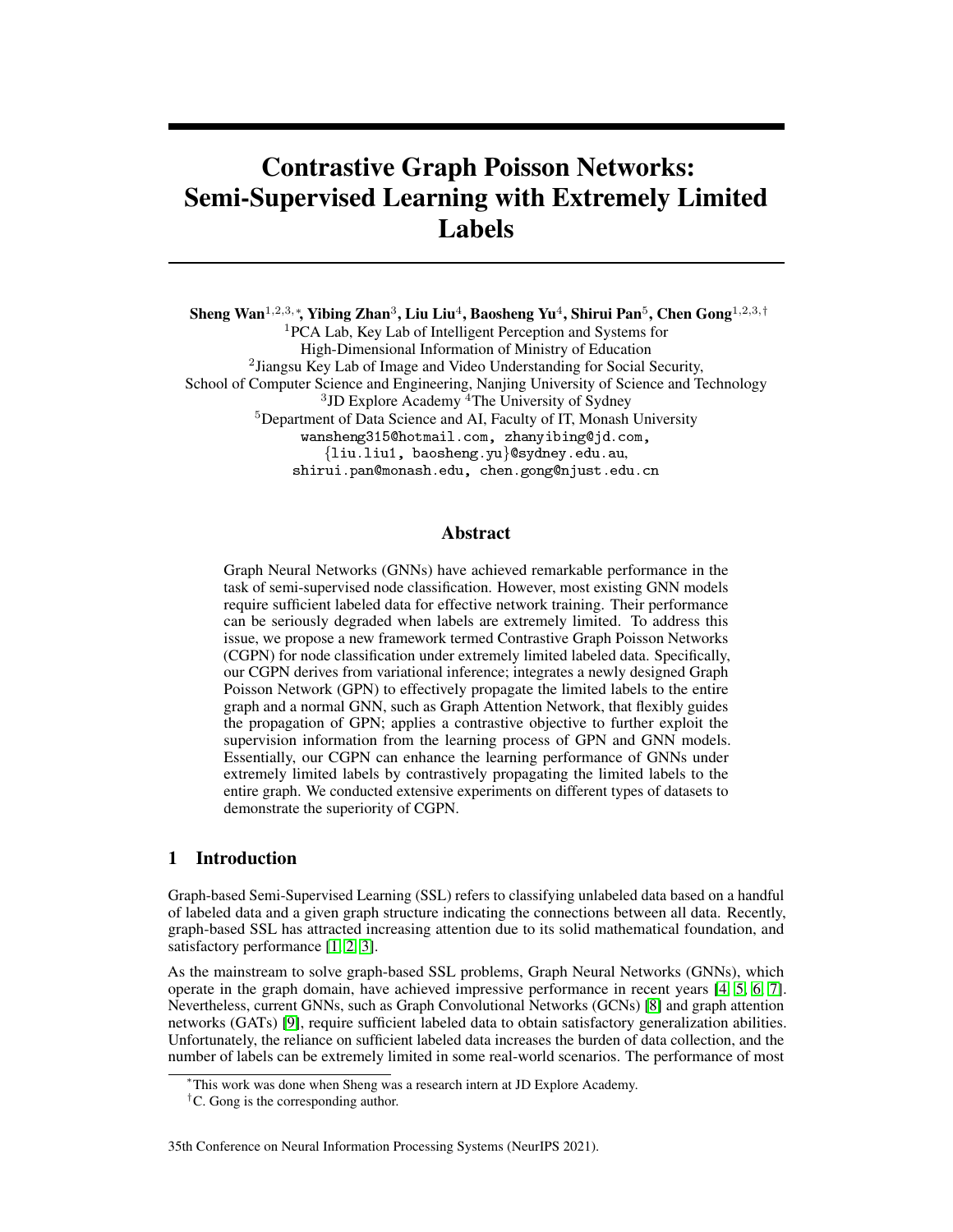current GNNs seriously declines as the label size shrinks, since the scarce supervision signals are insufficient to train a model with satisfactory discriminative ability, see Figure [1.](#page-1-0) To the best of our knowledge, few studies have focused on semi-supervised classification with GNNs at extremely low label rates [\[10\]](#page-9-9).

In line with the aforementioned observations, this paper proposes a new framework termed Contrastive Graph Poisson Networks (CGPN) to address the problem of semi-supervised node classification under extremely low label rates. Deriving from the variational inference [\[12,](#page-9-11) [13\]](#page-9-12), our proposed CGPN framework approximates the intractable posterior with a surrogate distribution, where two types of GNNs have been adopted for instantiation.

Accordingly, we first design a new Graph Poisson Network (GPN) to propagate the limited labels to the entire graph effectively. Specifically, our GPN is motivated by Poisson learning [\[14\]](#page-9-13); flexibly models the Poisson label propagation based on attention mechanism; and leverages the structural



<span id="page-1-0"></span>Figure 1: Classification performance of GCN, GAT, and our proposed CGPN with different sizes of labeled data on Cora [\[11\]](#page-9-10) dataset.

information to better guide the propagation of labels. Meanwhile, we exploit another GNN, such as GAT, together with the proposed GPN to model the approximated posterior according to variational inference.

On this basis, we acquire predictions from two comparable views, where a contrastive objective can be naturally incorporated to jointly refine the learning process of the GPN and GNN models. Moreover, the supervision signals implicitly contained in the massive unlabeled data can be exploited with the formulated contrastive loss. As a result, the model learning ability of our proposed framework can be lifted. Experimental results on benchmark datasets confirm the strong benefits of our proposed CGPN when dealing with semi-supervised node classification at very low label rates.

In summary, the contributions of this paper lie in three folds:

First, we propose a novel GNN framework termed CGPN to solve the semi-supervised node classification with extremely limited labels. CGPN significantly outperforms the existing GNNs.

Second, we design a new Graph Poisson Network (GPN). Different from the Poisson learning algorithm, our GPN incorporates graph-structure information and could be trained in an end-to-end manner to guide the propagation of labels more flexibly.

Third, we integrate contrastive learning into the variational inference framework, so that extra supervision information can be explored from the massive unlabeled data to help train our CGPN framework.

## 2 Problem description

We start by formally introducing the problem of graph-based SSL. Given a set of  $n = l + u$  examples  $\Psi = {\mathbf{x}_1, \dots, \mathbf{x}_l, \mathbf{x}_{l+1}, \dots, \mathbf{x}_n}$ , where the first l examples are provided with the labels  $\{y_i\}_{i=1}^l$  and the remaining u examples constitute the unlabeled set with typically  $l \ll u$ . Let  $\mathbf{X} \in \mathbb{R}^{n \times d}$  denote the feature matrix with the *i*-th row formed by the feature vector  $\mathbf{x}_i$ , and  $\mathbf{Y} \in \mathbb{R}^{n \times c}$  denote the label matrix with its  $(i, j)$ -th element  $Y_{ij} = 1$  if  $x_i$  belongs to the j-th class and 0 otherwise. Here d is the feature dimension and c is the number of classes. The dataset  $\Phi$  is represented by an undirected graph  $\mathcal{G} = \langle \mathcal{V}, \mathcal{E} \rangle$ , where V represents the node set containing all examples and  $\mathcal{E}$  is the edge set modeling the similarity among the nodes/examples. The adjacency matrix of  $G$  is denoted as  $A$ , where  $A_{ij} = 1$  if there exists an edge between  $x_i$  and  $x_j$  and  $A_{ij} = 0$ , otherwise. In this paper, we target transductive graph-based SSL which aims to find the labels  $y_{l+1}, y_{l+2}, \dots, y_n$  of the unlabeled examples  $\mathbf{x}_{l+1}, \mathbf{x}_{l+2}, \cdots, \mathbf{x}_n$  based on  $\Psi$ .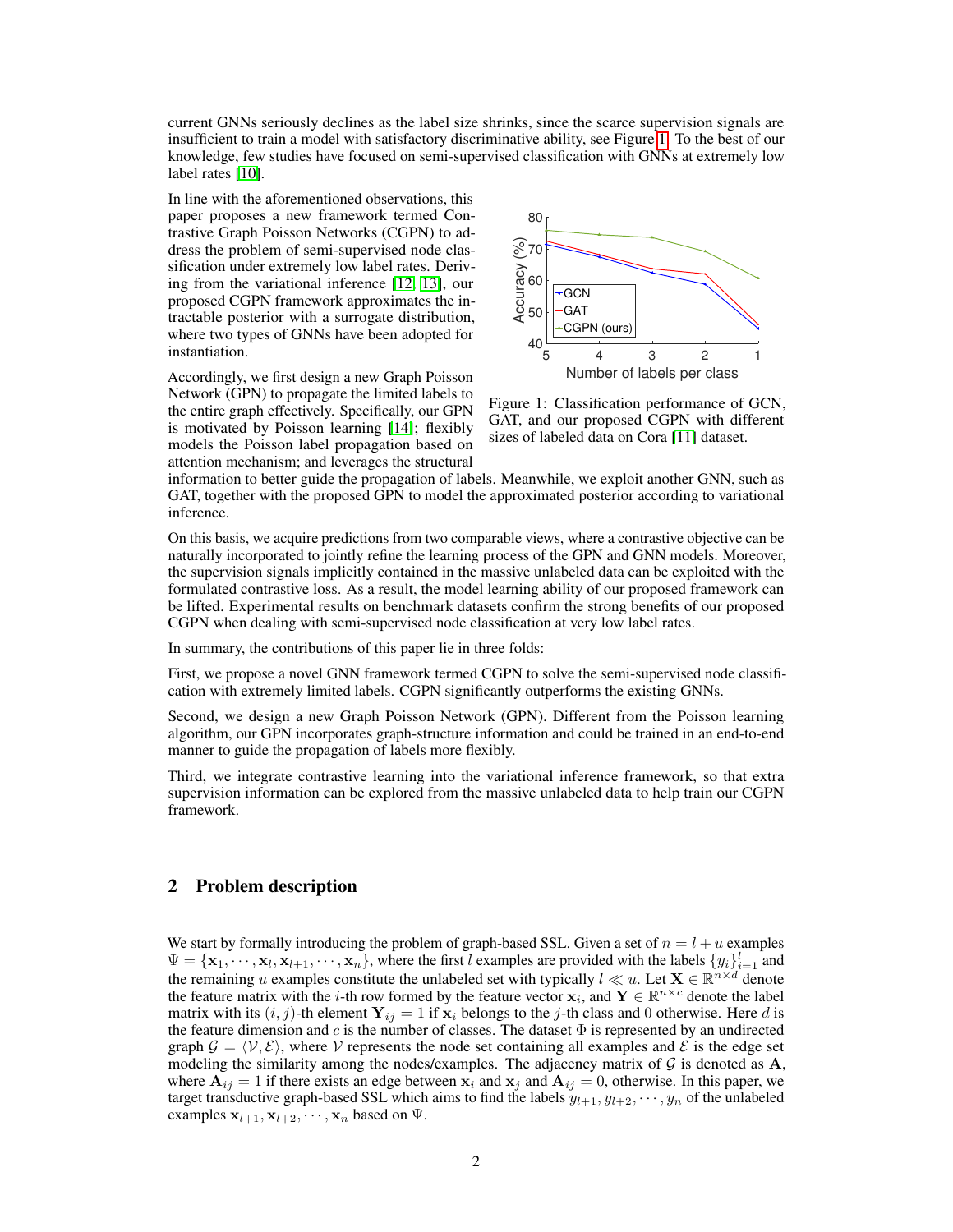# 3 Related work

#### 3.1 Graph-based semi-supervised learning

SSL methods focus on training models with small amounts of labeled data as well as relatively large amounts of unlabeled data for [\[15,](#page-9-14) [16,](#page-9-15) [17,](#page-9-16) [18\]](#page-10-0). Graph-based SSL algorithms have been one of the most popular research topics during the past decades. The early graph-based techniques are designed based on the simple assumption that nearby nodes are likely to have the same label. This goal can be achieved through the low-dimensional embeddings with Laplacian eigenmaps [\[19,](#page-10-1) [20\]](#page-10-2), Markov random walks [\[21\]](#page-10-3), *etc*. Meanwhile, graph partition [\[22\]](#page-10-4) offers another important line in graph-based SSL. To further enhance the learning capacities, various techniques have been proposed to model the data features and graph structure jointly, such as Planetoid [\[23\]](#page-10-5), where the supervised classifier is regularized with a Laplacian regularizer or an embedding-based regularizer. Recently, a set of graph-based SSL approaches have been proposed to improve the performance of the above-mentioned techniques, including [\[24,](#page-10-6) [14,](#page-9-13) [25\]](#page-10-7).

#### 3.2 Graph neural networks

In the past few years, increasing attention has been paid to GNN models [\[26,](#page-10-8) [27,](#page-10-9) [25,](#page-10-7) [28,](#page-10-10) [29,](#page-10-11) [30,](#page-10-12) [31\]](#page-10-13). Early-staged works aim to derive diverse types of graph convolution in spectral-domain based on the graph spectral theory [\[8,](#page-9-7) [32,](#page-10-14) [4\]](#page-9-3). In [\[32\]](#page-10-14), a general graph convolution framework based on graph Laplacian is first proposed. Afterwards, Defferrard *et al.* [\[4\]](#page-9-3) approximate the convolutional filter via using a  $K$ -order Chebyshev polynomial, in order to avoid the intense calculations of eigendecomposition of the normalized graph Laplacian. In addition to this, Kipf and Welling [\[8\]](#page-9-7) further simplify the graph convolution by a localized first-order approximation, which brings about more efficient filtering operations than spectral CNNs. Another line of research efforts focus on directly performing graph convolution in the spatial domain [\[5,](#page-9-4) [26,](#page-10-8) [33,](#page-10-15) [34\]](#page-10-16). In spatial GNN models, the convolution operation is defined as a weighted average function over the neighbors of each node, which characterizes the impact exerting to the target node from its neighboring ones. For instance, Hamilton *et al.* [\[5\]](#page-9-4) propose a general inductive framework called GraphSAGE, which is able to learn an embedding function generalizing to previously unseen graph nodes. Besides, in [\[9\]](#page-9-8), the graph attention network (GAT) is devised by utilizing the attention mechanism, which assigns different weights to the neighboring nodes and aggregates feature with discrimination. Although these models exploit the inter-dependencies among labeled and unlabeled nodes, their performances can still degrade dramatically when the number of labels is extremely limited.

#### 3.3 Poisson learning

Poisson learning is motivated by the need to address the degeneracy of Laplacian SSL when label information is very limited. To be concrete, traditional Laplacian learning algorithm [\[15\]](#page-9-14) aims at solving the following problem:

$$
\begin{cases}\n\mathcal{L}u(\mathbf{x}_i) = 0, & \text{if } l+1 \leq i \leq n, \\
u(\mathbf{x}_i) = y_i, & \text{if } 1 \leq i \leq l,\n\end{cases}
$$
\n(1)

where  $\mathcal L$  represents the unnormalized graph Laplacian and  $u(\mathbf x_i) \in \mathbb R^c$  is the label vector of  $\mathbf x_i$ . Here, the node  $x_i$  belongs to the j-th class if the j-th component  $u_i(x_i)$  is the largest in  $u(x_i)$ . Although Laplacian learning works very well for SSL tasks with a moderate number of labeled examples, the performance becomes quite poor at very low label rates.

Different from Laplacian learning, where labels are imposed as boundary conditions, in Poisson learning, labels appear as the source term. The solution of a Poisson equation can be computed as

<span id="page-2-0"></span>
$$
\mathcal{L}u(\mathbf{x}_i) = \sum_{j=1}^{l} (y_j - \bar{y})\delta_{ij} \text{ for } i = 1, ..., n
$$
 (2)

satisfying  $\sum_{i=1}^n d_i u(\mathbf{x}_i) = 0$ , where  $\delta_{ij} = 1$  if  $i = j$  and  $\delta_{ij} = 0$ , otherwise,  $\bar{\mathbf{y}} = \frac{1}{l} \mathbf{F1}$  with  $\mathbf{F} \in \mathbb{R}^{c \times l}$  denoting the label matrix of the *l* labeled nodes, and  $d_i = \sum_{j=1}^n \mathbf{A}_{ij}$ . The Poisson equation [\(2\)](#page-2-0) can be solved efficiently with a simple iteration, and the result of the  $(t + 1)$ -th iteration can be obtained as

$$
U^{(t+1)} \leftarrow U^{(t)} + D^{-1} (B^{\top} - LU^{(t)}), \tag{3}
$$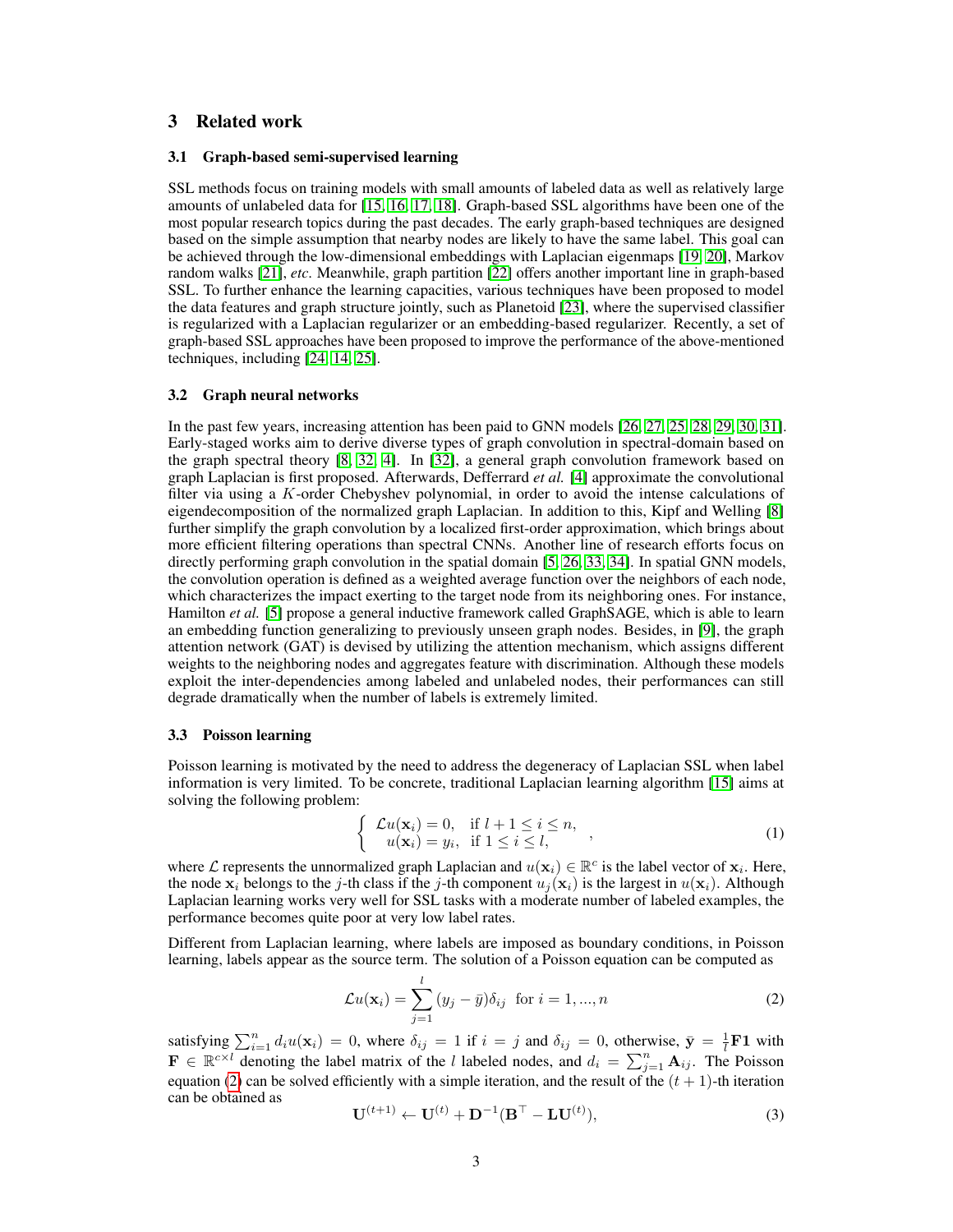where **D** is the diagonal matrix with  $D_{ii} = d_i$ , **L** is the Laplacian matrix, and  $B = [F - \bar{y}, O]$  is the source term. Here,  $O \in \mathbb{R}^{c \times (n-l)}$  indicates a zero matrix. After T iterations, the prediction can be acquired as  $\mathbf{U}^{(T)}$ . The specific interpretation of Poisson learning algorithm can be found in [\[14\]](#page-9-13).

## 4 Methodology

This section details our proposed CGPN framework. Specifically, we describe the critical components of CGPN by explaining the variational inference framework, presenting the instantiation with GPN and GNN models, and illustrating the contrastive label inference.

## 4.1 Inference framework

To infer the labels of the unlabeled nodes, *i.e.*,  $Y_U$ , we need to estimate the posterior distribution given the node features **X**, the observed labels  $Y_L$ , and the adjacency matrix **A**, namely  $p_\theta(Y_U | A, X, Y_L)$ with parameters  $\theta$ . Computation of this posterior is usually analytically intractable, so we resort to approximate posterior inference methods. Inspired by the recent advances in scalable variational inference [\[35,](#page-10-17) [36\]](#page-11-0), we introduce a distribution  $q_{\phi}(\mathbf{Y}_U | \mathbf{A}, \mathbf{X}, \mathbf{Y}_L)$  parameterized by  $\phi$  to approximate the true posterior  $p_{\theta}(\mathbf{Y}_U | \mathbf{A}, \mathbf{X}, \mathbf{Y}_L)$ . Afterwards, we can write the Evidence Lower BOund (ELBO) as

$$
\mathcal{L}_{ELBO}(\theta,\phi) = \log p_{\theta}(\mathbf{Y}_{L}|\mathbf{A},\mathbf{X}) - \mathcal{D}_{\mathrm{KL}}(q_{\phi}(\mathbf{Y}_{U}|\mathbf{A},\mathbf{X},\mathbf{Y}_{L})||p_{\theta}(\mathbf{Y}_{U}|\mathbf{A},\mathbf{X})),
$$
(4)

where  $\mathcal{D}_{\text{KL}}(\cdot||\cdot)$  represents the Kullback-Leibler divergence between two distributions. For practical use, it remains to specify the parametric forms of  $q_{\phi}(\mathbf{Y}_U | \mathbf{A}, \mathbf{X}, \mathbf{Y}_L)$  and  $p_{\theta}(\mathbf{Y} | \mathbf{A}, \mathbf{X})$  with GNNs.

#### 4.2 Instantiations

In this section, the instantiation of  $q_{\phi}(\mathbf{Y}|\mathbf{A}, \mathbf{X}, \mathbf{Y}_L)$  and  $p_{\theta}(\mathbf{Y}|\mathbf{A}, \mathbf{X})$  will be illustrated.

## **4.2.1** Instantiation of  $q_{\phi}(Y|A, X, Y_L)$  with Graph Poisson Networks

To approximate the posterior model  $q_{\phi}(\mathbf{Y}|\mathbf{A}, \mathbf{X}, \mathbf{Y}_L)$ , we need a strong function with the inputs  $\mathbf{A}, \mathbf{X}, \mathbf{A}$ , and  $\mathbf{Y}_L$  and outputs the probability of Y. Due to the extremely scarce label information in  $Y_L$ , most existing methods are ineffective here. Fortunately, the Poisson learning algorithm [\[14\]](#page-9-13) is recently proposed to address the scenarios with very limited labels. The superiority of Poisson learning over traditional Laplacian learning has been proven both theoretically and experimentally at very low label rates [\[14\]](#page-9-13). However, the graph structure has not been fully leveraged to guide the propagation of labels in Poisson learning. Concretely, Poisson learning relies on a fixed graph which can be noisy in reality, and thus the intrinsic relationships among graph nodes cannot be well explored. Meanwhile, the structural information constituted by the neighboring node features has not been exploited, since Poisson learning mainly emphasizes the propagation of the input label information. As a consequence, inaccurate label predictions can be accumulated with iterative propagation, which inevitably results in performance degradation. To handle these difficulties, we propose a more flexible GNN model called 'Graph Poisson Networks' (GPN).

Inspired by GAT [\[9\]](#page-9-8), we intend to adaptively capture the importance of the neighbors exerting to the target node via attention mechanism. In this way, the graph information can be gradually refined via network training, which makes the propagation of labels more reasonable. To be specific, we first compute the attention coefficient  $e_{ij}$  between nodes  $x_i$  and  $x_j$  as

$$
e_{ij} = \vec{\mathbf{a}}^{\top} [\mathbf{W} \mathbf{x}_i; \mathbf{W} \mathbf{x}_j],\tag{5}
$$

where  $\vec{a}$  is a trainable weight vector, W is a trainable weight matrix, and  $[\cdot; \cdot]$  denotes the concatenation operation. The attention coefficient  $e_{ij}$  is usually normalized across the neighbors of  $x_i$  with a softmax function to make it comparable across nodes:

$$
\alpha_{ij} = \frac{\exp(e_{ij})}{\sum_{k \in N_i} \exp(e_{ik})},\tag{6}
$$

where  $N_i$  denotes the indices of  $x_i$ 's neighbors. In our GPN, the normalized attention coefficient  $\alpha_{ij}$ is adopted to represent the edge weights of the input adjacency matrix A and can be further optimized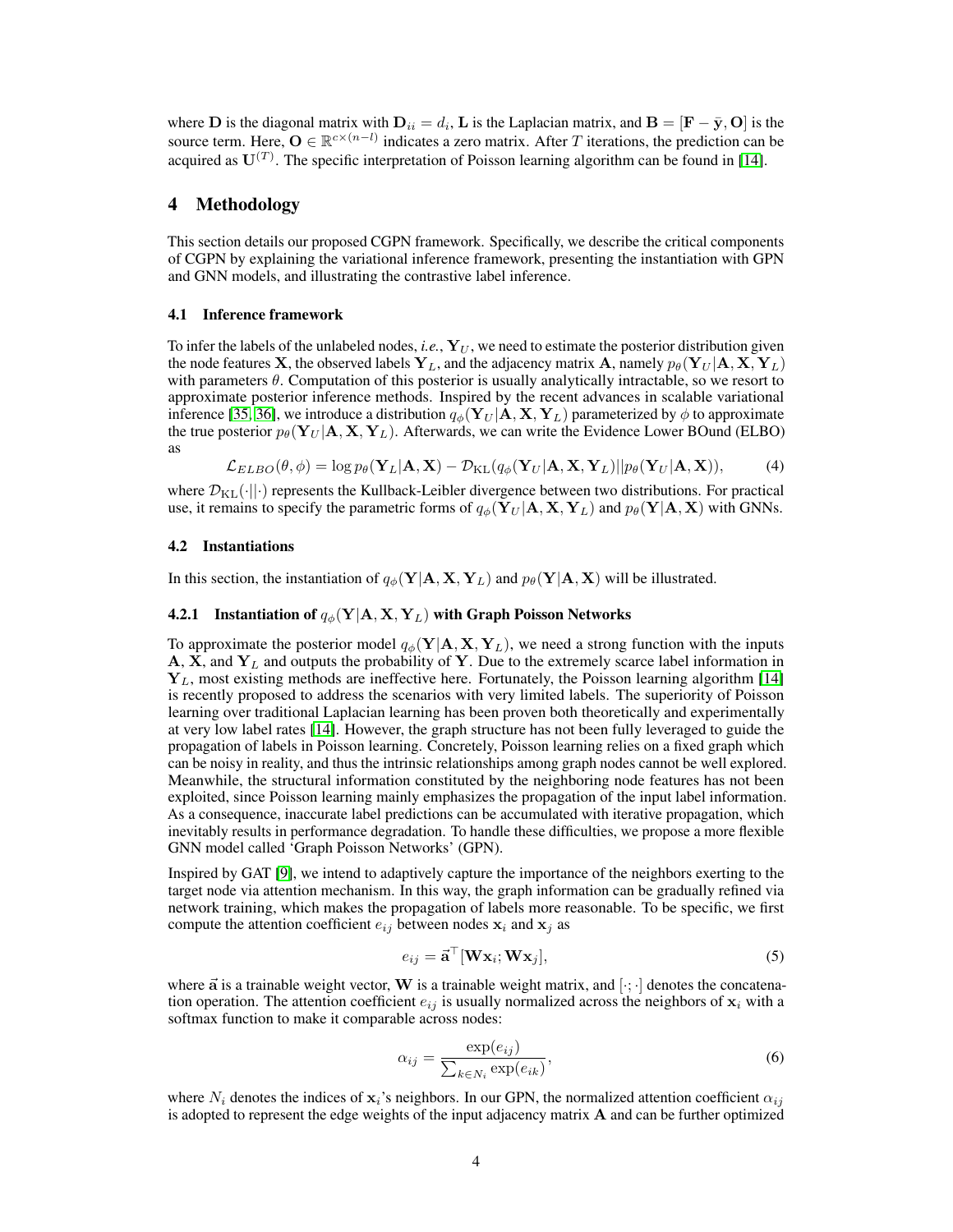via network training. In this way, improved edge weights can help guide the propagation of labels in a more reasonable way. At this point, the output of our GPN can be obtained by the following iteration:

<span id="page-4-0"></span>
$$
\widetilde{\mathbf{U}}^{(t)} \leftarrow \widetilde{\mathbf{U}}^{(t-1)} + \widetilde{\mathbf{D}}^{-1} \left( \mathbf{B}^{\top} - \widetilde{\mathbf{L}} \widetilde{\mathbf{U}}^{(t-1)} \right), \tag{7}
$$

where  $\widetilde{D}$  and  $\widetilde{L}$  represent the diagonal matrix and Laplacian matrix of the attention-based graph, respectively, and  $\tilde{\mathbf{U}}^{(t)}$  is the result of the t-th iteration.

Note that Eq. [\(7\)](#page-4-0) fails to incorporate the structural information formed by the node features, as the prediction in each iteration mainly relies on the label information. To capture the meaningful structural information, a feature transformation module  $f_{FT}$  is adopted to introduce feature information explicitly. Specifically, the feature transformation module  $f_{FT}$  predicts labels based on the node features and can be expressed as a single-layer perceptron. Afterwards, by propagating the predictions of  $f_{FT}$  iteratively, the feature information within the neighborhood structure can be incorporated correspondingly and further improve the final predictions. Therefore, we modify the output of the  $(T - 2)$ -th iteration, namely  $\widetilde{\mathbf{U}}^{(T-2)}$ , to

$$
\widetilde{\mathbf{U}}^{(T-2)} \leftarrow \widetilde{\mathbf{U}}^{(T-2)} + f_{FT}(\mathbf{X}),\tag{8}
$$

where  $T$  denotes the number of iterations. By doing so, the involved feature information can be further propagated and the extracted structural information can help refine the label predictions. In addition, the feature transformation module can also accelerate the convergence of the iterative process shown in Eq. [\(7\)](#page-4-0). Note that the outcomes of  $f_{FT}$  can only be propagated in the last two iterations to avoid performance degradation which is caused by over-smoothing.

#### 4.2.2 Instantiation of  $p_{\theta}(Y|A, X)$  with graph neural networks

For  $p_{\theta}(\mathbf{Y}|\mathbf{A}, \mathbf{X})$  in the ELBO obejective function, we can flexibly instantiate it with a GNN model that takes  $A$  and  $X$  as the inputs and outputs the probability of  $Y$ . Note that most of the existing GNN models are applicable. In this paper, the well-known Graph Convolutional Networks (GCN) [\[8\]](#page-9-7) and GAT [\[9\]](#page-9-8) are considered for instantiation. Note that when we employ GAT to instantiate  $p_{\theta}(\mathbf{Y}|\mathbf{A}, \mathbf{X})$ , the attention coefficients are shared across GPN and GAT, so that the scale of network parameters can be reduced. Additionally, the GAT can help guide the propagation of labels through the shared attention coefficients.

#### 4.3 Contrastive label inference

Furthermore, we intend to leverage the supervision signals beyond the limited labels. In this paper, contrastive learning [\[37,](#page-11-1) [38\]](#page-11-2) is utilized to explore extra supervision information from the massive unlabeled data for model training, which can improve the performance of label inference. To be specific, we maximize the agreement between the predictions of the same node that are generated from  $q_{\phi}(\mathbf{Y}|\mathbf{A}, \mathbf{X}, \mathbf{Y}_L)$  and  $p_{\theta}(\mathbf{Y}|\mathbf{A}, \mathbf{X})$ , *i.e.*,  $\mathbf{z}_i$  and  $\tilde{\mathbf{z}}_i$ . Meanwhile, we pull the predictions of different node pairs away. As a result, the pairwise contrastive loss between  $z_i$  and  $\tilde{z}_i$  can be defined as

<span id="page-4-1"></span>
$$
\mathcal{L}_{PC}(\mathbf{z}_i, \widetilde{\mathbf{z}}_i) = -\log \frac{\exp(\langle \mathbf{z}_i, \widetilde{\mathbf{z}}_i \rangle / \tau)}{\exp(\langle \mathbf{z}_i, \widetilde{\mathbf{z}}_i \rangle / \tau) + \sum_{j=1}^n \mathbb{I}_{[j \neq i]} \exp(\langle \mathbf{z}_i, \widetilde{\mathbf{z}}_j \rangle / \tau) + \sum_{j=1}^n \mathbb{I}_{[j \neq i]} \exp(\langle \mathbf{z}_i, \mathbf{z}_j \rangle / \tau)},
$$
\n(9)

where  $\langle \cdot, \cdot \rangle$  denotes the inner product and  $\tau$  is a tunable temperature parameter. Based on Eq. [\(9\)](#page-4-1), the overall contrastive objective to be minimized is

$$
\mathcal{L}_{Cont} = \frac{1}{2n} \sum_{i=1}^{n} (\mathcal{L}_{PC}(\mathbf{z}_i, \tilde{\mathbf{z}}_i) + \mathcal{L}_{PC}(\tilde{\mathbf{z}}_i, \mathbf{z}_i)).
$$
\n(10)

In addition to the contrastive loss, a standard multiclass softmax cross-entropy loss  $\mathcal{L}_{CE}$  should also be applied to penalize the difference between the outcomes of  $q_{\phi}(\mathbf{Y}|\mathbf{A}, \mathbf{X}, \mathbf{Y}_L)$  and the ground-truth labels, *i.e.*,  $\mathbf{Z}_L$  and  $\mathbf{Y}_L$ . Hence, by assigning the weight hyperparameters  $\lambda_1$  and  $\lambda_2$  to  $\mathcal{L}_{CE}$  and  $\mathcal{L}_{Cont}$  correspondingly, we arrive at the total loss as

<span id="page-4-2"></span>
$$
\mathcal{L}(\theta, \phi) = -\mathcal{L}_{ELBO}(\theta, \phi) + \lambda_1 \mathcal{L}_{CE}(\mathbf{Z}_L, \mathbf{Y}_L) + \lambda_2 \mathcal{L}_{Cont},
$$
\n(11)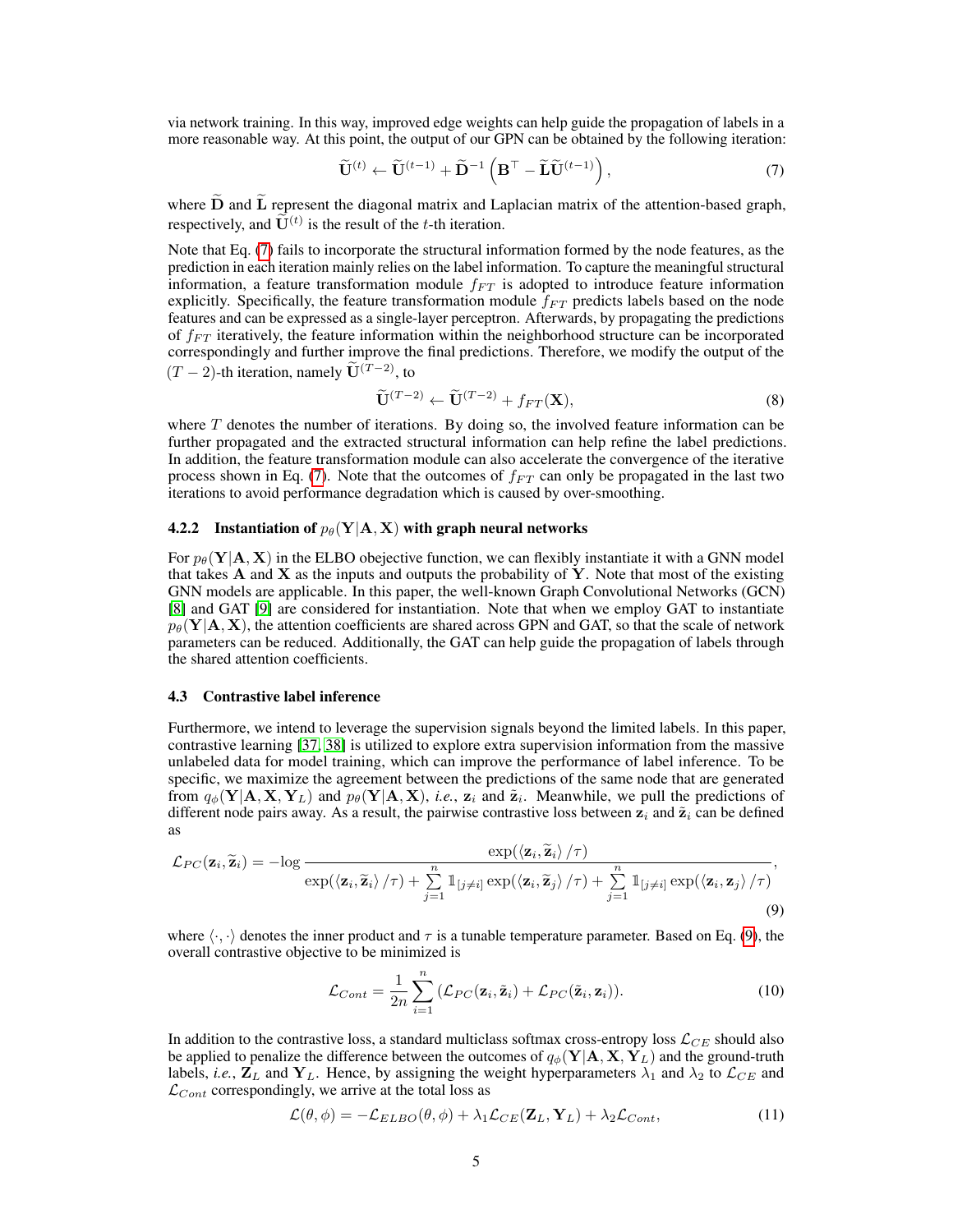

<span id="page-5-0"></span>Figure 2: The framework of our Contrastive Graph Poisson Networks (CGPN).  $q_{\phi}(\mathbf{Y}|\mathbf{A}, \mathbf{X}, \mathbf{Y}_L)$ and  $p_{\theta}(\mathbf{Y}|\mathbf{A}, \mathbf{X})$  are instantiated by GPN and GNN models, respectively. To approximate the true posterior, the GPN and GNN models are jointly optimized based on the ELBO objective, where a contrastive loss is also utilized to explore extra supervision signals for stable model training.

| Datasets            | Nodes  | Edges   | Features | Classes |
|---------------------|--------|---------|----------|---------|
| Cora                | 2,708  | 5.429   | 1,433    |         |
| CiteSeer            | 3.327  | 4.732   | 3,703    |         |
| PubMed              | 19.717 | 44.338  | 500      |         |
| <b>Amazon Photo</b> | 7.650  | 119,081 | 745      |         |

<span id="page-5-1"></span>Table 1: Dataset statistics

where  $\mathbf{Z}_L$  is generated by the instantiated model  $q_{\phi}(\mathbf{Y}|\mathbf{A}, \mathbf{X}, \mathbf{Y}_L)$  denoting the prediction of the labeled examples  $X_L$ . With the contrastive objective across the GPN and GNN models, the mutual information can be exploited to improve the ability of label inference. The overall framework is referred to as Contrastive Graph Poisson Networks (CGPN), of which the overview is exhibited in Figure [2.](#page-5-0)

# 5 Experiments

To reveal the effectiveness of our proposed CGPN framework, extensive experiments have been conducted on the task of semi-supervised node classification. We mainly focus on evaluating the model performance under label-scarce settings.

## 5.1 Experimental settings

Datasets. The experiments are conducted on four commonly used benchmark datasets, including three widely-used citation networks (*i.e.*, Cora, CiteSeer, and PubMed) [\[11,](#page-9-10) [39\]](#page-11-3), and one Amazon product co-purchase networks (*i.e.*, Amazon Photo) [\[40\]](#page-11-4). In the citation networks, the nodes represent documents and their links refer to citations between documents, where each node is associated with a bag-of-words feature vector and a ground-truth label. In the product co-purchase networks, the nodes represent goods and the links indicate that two goods are frequently bought together, where node features are bag-of-words encoded product reviews, and class labels correspond to the product categories. The dataset statistics are summarized in Table [1.](#page-5-1)

Baselines. When we evaluate the performance of different methods in the label-scarce settings, six state-of-the-art models are used for comparison, including GCN [\[8\]](#page-9-7), GAT [\[9\]](#page-9-8), Bayesian Graph Convolutional Neural Networks (BGCN) [\[41\]](#page-11-5), Multi-View Graph Representation Learning (MVGRL) [\[42\]](#page-11-6), Generalized PageRank Graph Neural Networks (GPRGNN) [\[43\]](#page-11-7), and Approximate Personalized Propagation of Neural Predictions (APPNP) [\[44\]](#page-11-8). BGCN enhances the learning ability of GNNs by modeling the uncertainty of the graph structure. MVGRL explores the supervision information contained in the unlabeled data by contrasting the encodings from two structural views of graphs. GPRGNN jointly optimizes node feature and topological information extraction to obtain excellent learning performance for label patterns. APPNP leverages a large and adjustable neighborhood for convolution by using the relationship between GCN and PageRank. Besides, we also include the Multi-Layer Perceptron (MLP) without using any graph information as a competitor, where the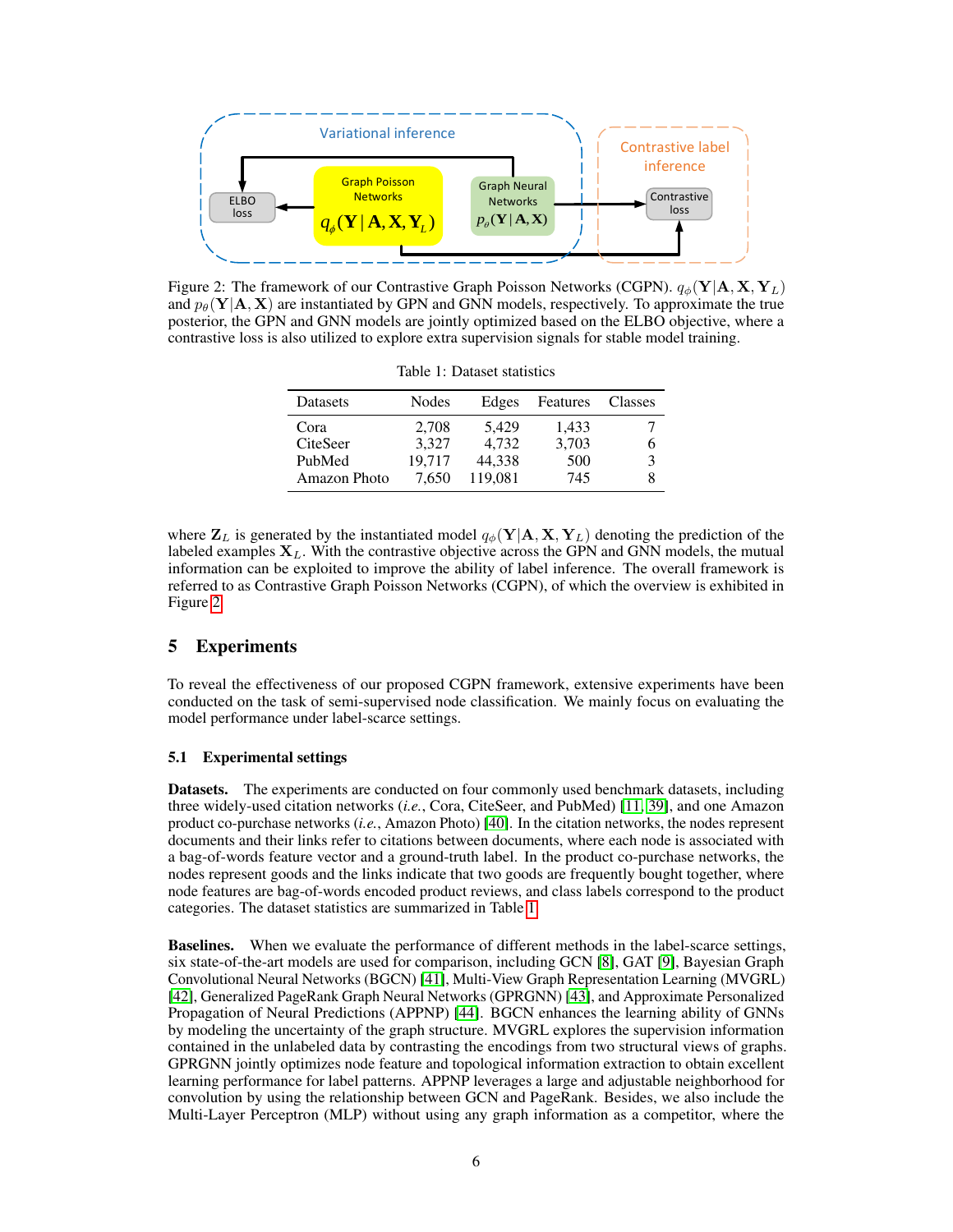| # Labels per class    |                   | $\mathcal{D}$    | 3                | 4                |
|-----------------------|-------------------|------------------|------------------|------------------|
| MLP                   | $26.25 \pm 3.05$  | $32.19 \pm 3.94$ | $36.20 + 3.73$   | $38.92 \pm 2.59$ |
| <b>GCN [8]</b>        | $44.73 + 9.16$    | $58.73 + 7.29$   | $62.38 + 5.59$   | $67.41 + 4.09$   |
| GAT [9]               | $46.04 \pm 8.07$  | $62.01 + 7.29$   | $63.65 + 6.04$   | $68.13 \pm 5.07$ |
| <b>BGCN</b> [41]      | $49.92 + 8.72$    | $64.55 + 6.84$   | $64.98 \pm 6.61$ | $71.69 \pm 6.62$ |
| MVGRL [42]            | $56.02 \pm 7.04$  | $68.30 + 4.86$   | $71.39 + 5.08$   | $73.79 + 4.29$   |
| GPRGNN [43]           | $51.65 \pm 11.61$ | $62.56 + 6.36$   | $68.54 + 7.28$   | $71.69 + 6.62$   |
| APPNP <sub>[44]</sub> | $53.52 \pm 12.05$ | $62.07 + 4.46$   | $62.02 + 9.34$   | $70.92 + 3.79$   |
| CGPN-GCN              | $60.64 + 9.18$    | $69.15 + 9.03$   | $73.54 + 2.76$   | $74.43 + 2.25$   |
| CGPN-GAT              | $61.17 + 7.77$    | $69.93 + 7.01$   | $73.19 + 4.35$   | $75.60 + 1.65$   |

<span id="page-6-0"></span>Table 2: Classification accuracy with different label rates on Cora dataset

<span id="page-6-1"></span>Table 3: Classification accuracy with different label rates on CiteSeer dataset

| # Labels per class    |                   | $\mathcal{D}_{\mathcal{L}}$ | 3                 | 4                |
|-----------------------|-------------------|-----------------------------|-------------------|------------------|
| MLP                   | $26.10 \pm 5.00$  | $30.34 + 5.74$              | $35.99 + 5.42$    | $38.44 \pm 4.60$ |
| <b>GCN [8]</b>        | 32.00±9.77        | $43.11 + 4.89$              | $50.44 + 5.88$    | $56.14 \pm 3.24$ |
| GAT [9]               | $35.10 + 8.77$    | $44.74 + 9.01$              | $53.68 + 5.75$    | $59.43 \pm 1.88$ |
| <b>BGCN</b> [41]      | $35.16 \pm 8.04$  | $46.48 + 5.70$              | $55.49 + 6.97$    | $58.99 + 5.26$   |
| MVGRL [42]            | $42.65 + 7.89$    | $56.66 + 5.78$              | $61.70 + 3.70$    | $63.70 + 2.33$   |
| GPRGNN [43]           | $32.30 \pm 11.41$ | $46.38 + 9.46$              | $52.60 + 5.14$    | $59.59 + 4.30$   |
| APPNP <sub>[44]</sub> | $47.94 \pm 10.46$ | $56.59 + 9.22$              | $58.61 \pm 11.04$ | $62.34 + 5.47$   |
| CGPN-GCN              | $50.49 + 9.72$    | $58.45 \pm 7.05$            | $62.07 + 3.76$    | $64.79 + 2.11$   |
| CGPN-GAT              | $52.68 + 9.25$    | $58.52 \pm 6.16$            | $62.02 + 3.88$    | $65.21 + 2.76$   |

number of layers is set to two. For the proposed CGPN framework, we implement two model variants where GCN and GAT are used for instantiation, namely CPGN-GCN and CGPN-GAT.

Training details. For all the adopted datasets, we randomly choose one, two, three, and four labeled nodes per class for training, respectively, in order to evaluate the model performance under label-scarce settings. The hyperparameters, such as the number of hidden units and the learning rate, are determined via grid search. In our experiments, the original architecture of GCN is adopted in both the baselines and CGPN-GCN. In CGPN-GAT, the attention coefficients are shared between GPN and GAT, where only the single-head attention mechanism is utilized for simplicity. The experiments are conducted on a Linux server equipped with a Tesla P40 GPU.

#### <span id="page-6-2"></span>5.2 Node classification results

Here, we present the classification results of our proposed CGPN framework (CGPN-GCN and CGPN-GAT) and the baseline methods at different label rates. The experimental results on Cora, CiteSeer, PubMed, and Amazon Photo datasets are shown in Tables [2,](#page-6-0) [3,](#page-6-1) [4,](#page-7-0) and [5,](#page-7-1) respectively, where the highest record at each label rate is highlighted in bold. We observe that both CGPN-GCN and CGPN-GAT achieve substantial performance gains at different label rates when compared with the baselines. In particular, the margin between our proposed framework and the best baseline method can exceed 10% on Cora and Amazon Photo datasets given one labeled node per class, which demonstrates that the CGPN framework could effectively enhance the learning performance of GNNs. Although MVGRL utilizes the contrastive objective for graph representation learning, our proposed CGPN-GCN and CGPN-GCN exhibit better classification results. We hypothesize that the gap between MVGRL and our CGPN in accuracy is mainly due to that the devised GPN transfers as much knowledge as possible from the limited labeled nodes to the massive unlabeled ones. Notably, we could also find that the performance of the two variants, *i.e.*, CGPN-GCN and CGPN-GAT, seems quite similar since CGPN is a flexible framework and is insensitive to the choices of GNN instantiations.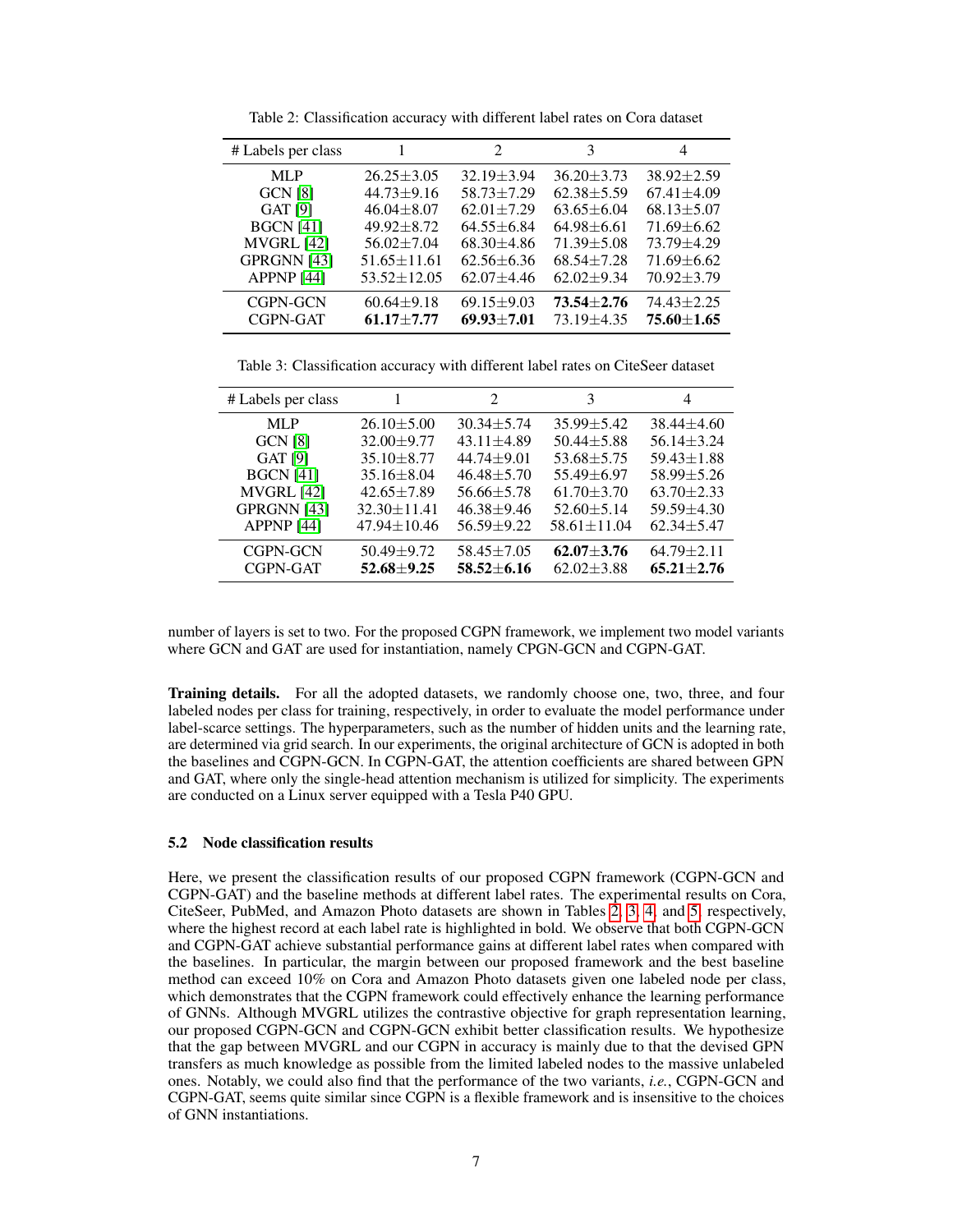| # Labels per class    | 1                                | $\mathcal{D}$                      | 3                                | 4                            |
|-----------------------|----------------------------------|------------------------------------|----------------------------------|------------------------------|
| MLP                   | $47.84 \pm 5.53$                 | $53.24 + 4.73$                     | $57.09 + 4.82$                   | $60.29 \pm 1.81$             |
| <b>GCN</b> [8]        | $55.40 \pm 6.69$                 | $62.31 + 5.89$                     | $64.48 + 5.57$                   | $69.34 + 4.19$               |
| <b>GAT [9]</b>        | $56.49 + 7.81$                   | $63.03 + 5.77$                     | $64.43 + 5.19$                   | $68.47 + 2.98$               |
| <b>BGCN</b> [41]      | $57.97 + 6.56$                   | $63.86 \pm 7.41$                   | $66.09 + 3.86$                   | $68.10 + 3.20$               |
| <b>MVGRL [42]</b>     | $52.20 \pm 12.93$                | $60.79 + 8.74$                     | $64.51 + 8.06$                   | $67.69 + 7.67$               |
| GPRGNN [43]           | $58.36 \pm 10.20$                | $61.30 + 6.59$                     | $64.77 + 8.05$                   | $69.73 + 4.50$               |
| APPNP <sub>[44]</sub> | $48.89 \pm 15.50$                | $63.74 + 7.55$                     | $66.82 + 9.76$                   | $69.27 \pm 4.70$             |
| CGPN-GCN<br>CGPN-GAT  | $59.84 + 6.76$<br>$61.85 + 5.60$ | $64.60 \pm 3.20$<br>$65.18 + 3.87$ | $67.01 + 4.05$<br>$68.67 + 4.36$ | 70.94±4.11<br>$70.58 + 3.87$ |

<span id="page-7-0"></span>Table 4: Classification accuracy with different label rates on PubMed dataset

<span id="page-7-1"></span>Table 5: Classification accuracy with different label rates on Amazon Photo dataset

| # Labels per class    | 1                 | $\mathcal{D}_{\mathcal{L}}$ | 3                | 4                |
|-----------------------|-------------------|-----------------------------|------------------|------------------|
| MLP                   | $36.84 + 9.12$    | $42.67 + 5.17$              | $55.96 \pm 7.02$ | $55.54 + 5.39$   |
| <b>GCN [8]</b>        | $67.80 \pm 10.17$ | $78.42 \pm 7.42$            | $82.53 \pm 5.07$ | $83.37 + 2.61$   |
| <b>GAT [9]</b>        | $60.68 \pm 12.93$ | $74.59 + 6.96$              | $78.70 + 3.78$   | $81.64 + 3.04$   |
| <b>BGCN</b> [41]      | $53.69 \pm 14.43$ | $69.76 \pm 12.67$           | $78.26 + 8.23$   | $79.66 + 4.49$   |
| <b>MVGRL</b> [42]     | $59.71 + 8.29$    | $71.35 + 7.12$              | $75.56 + 5.29$   | $76.74 + 4.63$   |
| GPRGNN [43]           | $64.92 \pm 12.75$ | $75.28 + 8.20$              | $81.59 + 3.10$   | $82.10 + 2.71$   |
| APPNP <sub>[44]</sub> | $67.11 + 8.40$    | $70.03 \pm 11.51$           | $78.99 + 3.23$   | $81.17 \pm 4.03$ |
| CGPN-GCN              | $71.17 + 8.94$    | 79.54±5.18                  | $84.09 \pm 3.98$ | $84.43 \pm 1.84$ |
| CGPN-GAT              | $71.35 + 11.25$   | $78.58 + 5.48$              | $84.57 + 2.24$   | $85.41 + 1.89$   |

## 5.3 Parametric sensitivity

There are two important hyperparameters that should be manually tuned in our objective function Eq. [\(11\)](#page-4-2). The first is  $\lambda_1$  used to regularize the cross-entropy loss of GPN. Another is  $\lambda_2$  assigned to the contrastive objective. By varying  $\lambda_1$  and  $\lambda_2$  from 0.1 to 1.5 with an interval of 0.2, the corresponding parametric sensitivity is shown in Figure [3.](#page-7-2) We find that the behavior of the proposed CGPN framework is relatively stable with the change of  $\lambda_1$  and  $\lambda_2$ . We speculate that GPN and contrastive modules are mutually beneficial and can collaborate to obtain promising results. Generally, the two hyperparameters are not difficult to tune in practical applications.



<span id="page-7-2"></span>Figure 3: Parametric sensitivity of  $\lambda_1$  and  $\lambda_2$ .

## 5.4 Ablation study

Inspired by the Poisson Learning (PL) algorithm, the devised GPN model learns to propagate the limited labels to the entire graph with structural information in an end-to-end way. To shed light on this critical component, we report the classification results obtained by using GPN and PL in Table [6](#page-8-0) and [7,](#page-8-1) where the sizes of labeled nodes per class are kept identical to those in Sec. [5.2.](#page-6-2) The results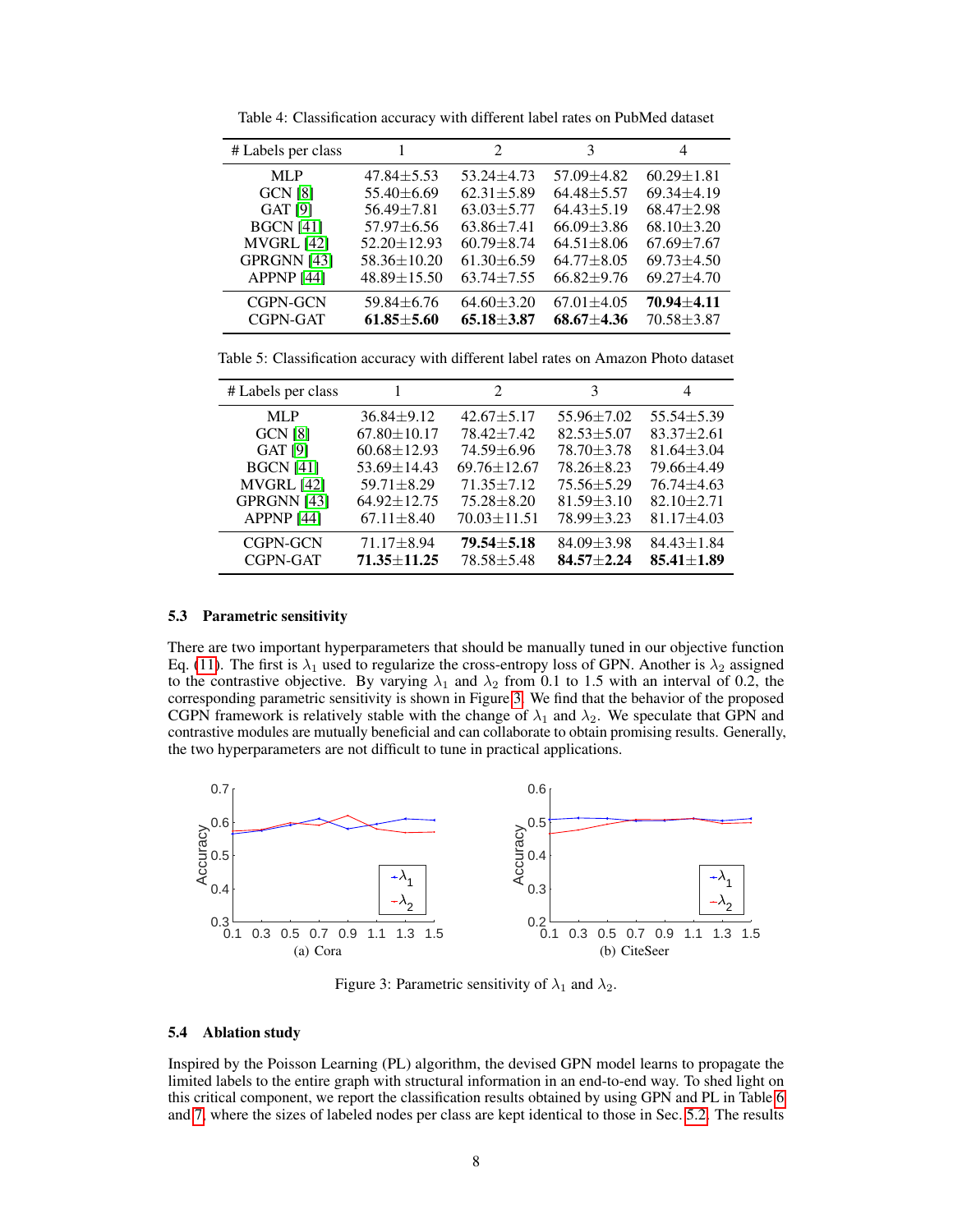| # Labels per class |                  |                | $\mathbf{z}$                  | 4                |
|--------------------|------------------|----------------|-------------------------------|------------------|
| PL [14]            | $46.23 \pm 7.96$ | $60.84 + 6.50$ | $63.24 \pm 5.84$              | $65.59 \pm 5.36$ |
| <b>GPN</b>         | $49.26 + 8.66$   | $64.45 + 6.09$ | $66.90 + 5.85$ $67.40 + 5.81$ |                  |
| CGPN-GCN           | $60.64 + 9.18$   | $69.15 + 9.03$ | $73.54 + 2.76$                | $74.43 + 2.25$   |
| CGPN-GAT           | $61.17 + 7.77$   | $69.93 + 7.01$ | $73.19 + 4.35$                | $75.60 + 1.65$   |

<span id="page-8-0"></span>Table 6: Classification accuracy of reduced models on Cora dataset

<span id="page-8-1"></span>Table 7: Classification accuracy of reduced models on Citeseer dataset

| # Labels per class |                |                  | 3                             |                  |
|--------------------|----------------|------------------|-------------------------------|------------------|
| PL [14]            | $36.43 + 7.25$ | $40.69 + 4.87$   | $43.44 + 5.39$                | $45.33 \pm 1.85$ |
| <b>GPN</b>         | $37.64 + 7.70$ | $48.24 \pm 7.73$ | $51.27 + 5.56$ $53.40 + 4.62$ |                  |
| CGPN-GCN           | $50.49 + 9.72$ | $58.45 + 7.05$   | $62.07 + 3.76$                | $64.79 \pm 2.11$ |
| CGPN-GAT           | $52.68 + 9.25$ | $58.52 + 6.16$   | $62.02 + 3.88$                | $65.21 + 2.76$   |

show that our GPN model can effectively boost the performance of Poisson learning at extremely limited label rates. Meanwhile, the margin between GPN and CGPN frameworks cannot be ignored, which reveals the power of the extra supervision information explored from massive unlabeled data.

# 6 Conclusion

In this paper, we propose a novel CGPN framework for semi-supervised node classification with extremely limited labels. To alleviate the performance degeneracy of the existing GNNs, we devise a new model termed GPN, which can flexibly propagate the limited labels to the entire graph by exploiting the structural information. Meanwhile, a contrastive objective is employed to extract supervision information from massive unlabeled data. As a consequence, the performance of our CGPN can be effectively enhanced by optimizing the overall objective function. Experimental results reveal the superiority of our method when compared with various baseline methods. Note that how to generalize our proposed method to inductive settings will be an interesting focus of study in the future.

# 7 Broader impact

Our work could have the following positive impacts: (1) This paper provides a new framework for SSL on graph-structured data. (2) Our proposed framework can improve the performance of GNNs, especially when labeled data are extremely limited. (3) The proposed framework is compatible with different types of GNNs (e.g., GAT and GCN).

Similar to many other machine learning algorithms, the proposed framework can be used for good and also be used for harm at the same time. Note that GNNs and our method are not immune to such misuse. Although we have no optimal solution to such a problem, we believe that this can be solved in the future.

To sum up, we believe our proposed work can be beneficial to society since many important real-world applications stand to benefit from CGPN when label information is very limited.

# 8 Acknowledgments

This research was supported in part by NSF of China (Nos: 61973162 and 62002090), NSF of Jiangsu Province (No: BZ2021013), the Fundamental Research Funds for the Central Universities (Nos: 30920032202, 30921013114), CCF-Tencent Open Fund (No: RAGR20200101), Hong Kong Scholars Program (No: XJ2019036), and Australian Research Council project (Nos: DP-180103424 and FL-170100117).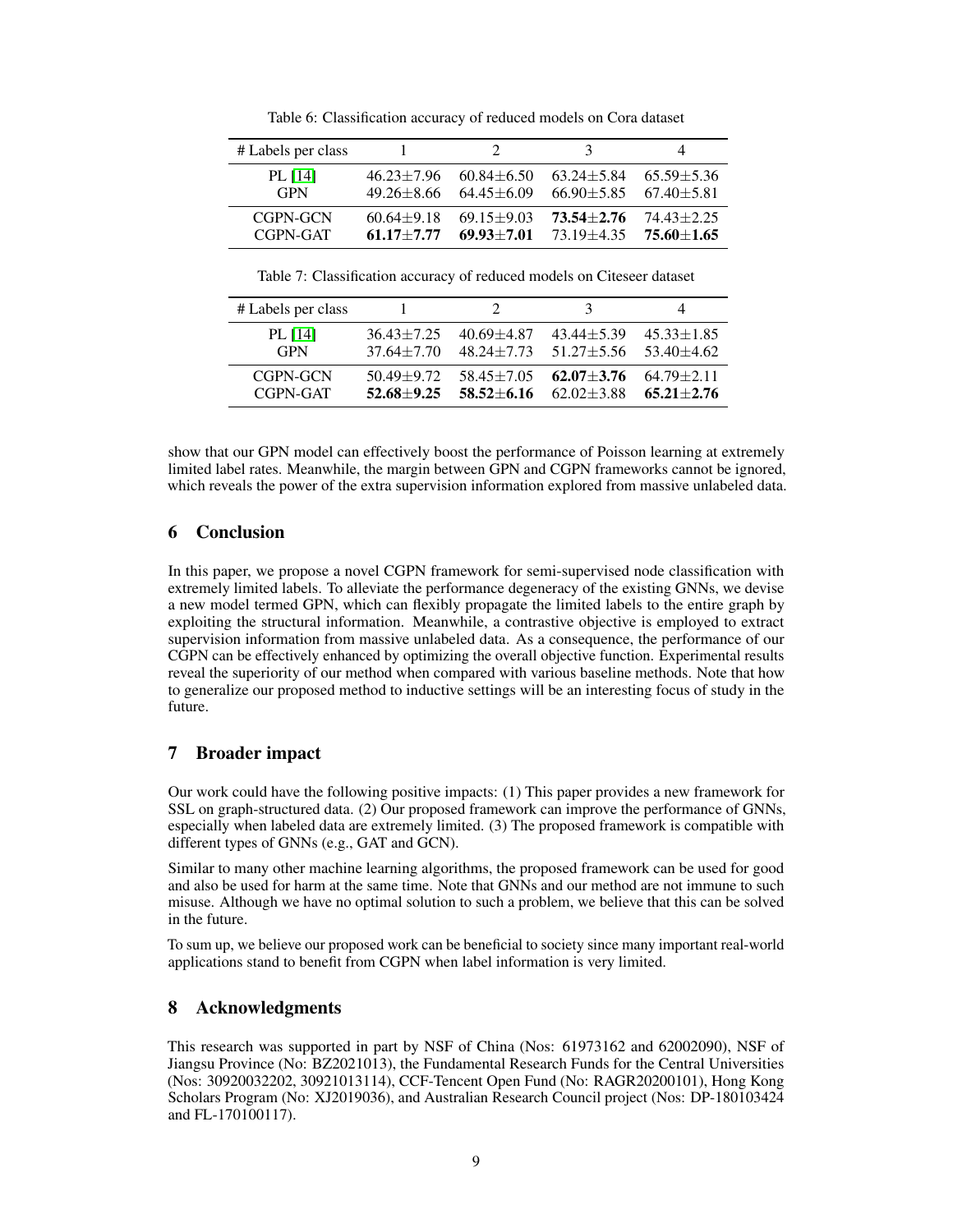## References

- <span id="page-9-0"></span>[1] Xiaojin Zhu, John Lafferty, and Ronald Rosenfeld. *Semi-supervised learning with graphs*. PhD thesis, Carnegie Mellon University, language technologies institute, school of computer science, 2005.
- <span id="page-9-1"></span>[2] Chen Gong, Tongliang Liu, Dacheng Tao, Keren Fu, Enmei Tu, and Jie Yang. Deformed graph Laplacian for semisupervised learning. *IEEE Transactions on Neural Networks and Learning Systems*, 26(10):2261–2274, 2015.
- <span id="page-9-2"></span>[3] Chen Gong, Dacheng Tao, Keren Fu, and Jie Yang. Fick's law assisted propagation for semisupervised learning. *IEEE Transactions on Neural Networks and Learning Systems*, 26(9):2148–2162, 2014.
- <span id="page-9-3"></span>[4] Michaël Defferrard, Xavier Bresson, and Pierre Vandergheynst. Convolutional neural networks on graphs with fast localized spectral filtering. In *Advances in Neural Information Processing Systems*, pages 3844–3852, 2016.
- <span id="page-9-4"></span>[5] Will Hamilton, Zhitao Ying, and Jure Leskovec. Inductive representation learning on large graphs. In *Advances in Neural Information Processing Systems*, pages 1024–1034, 2017.
- <span id="page-9-5"></span>[6] Joan Bruna, Wojciech Zaremba, Arthur Szlam, and Yann LeCun. Spectral networks and locally connected networks on graphs. *arXiv preprint arXiv:1312.6203*, 2013.
- <span id="page-9-6"></span>[7] Sheng Wan, Chen Gong, Ping Zhong, Bo Du, Lefei Zhang, and Jian Yang. Multiscale dynamic graph convolutional network for hyperspectral image classification. *IEEE Transactions on Geoscience and Remote Sensing*, 58(5):3162–3177, 2020.
- <span id="page-9-7"></span>[8] Thomas N. Kipf and Max Welling. Semi-supervised classification with graph convolutional networks. In *International Conference on Learning Representations*, 2017.
- <span id="page-9-8"></span>[9] Petar Veličković, Guillem Cucurull, Arantxa Casanova, Adriana Romero, Pietro Lio, and Yoshua Bengio. Graph attention networks. *arXiv preprint arXiv:1710.10903*, 2017.
- <span id="page-9-9"></span>[10] Wanyu Lin, Zhaolin Gao, and Baochun Li. Shoestring: Graph-based semi-supervised classification with severely limited labeled data. In *Proceedings of the IEEE Conference on Computer Vision and Pattern Recognition*, pages 4174–4182, 2020.
- <span id="page-9-10"></span>[11] Prithviraj Sen, Galileo Namata, Mustafa Bilgic, Lise Getoor, Brian Galligher, and Tina Eliassi-Rad. Collective classification in network data. *AI magazine*, 29(3):93–93, 2008.
- <span id="page-9-11"></span>[12] Diederik P Kingma and Max Welling. Auto-encoding variational bayes. *arXiv preprint arXiv:1312.6114*, 2013.
- <span id="page-9-12"></span>[13] Pantelis Elinas, Edwin V Bonilla, and Louis Tiao. Variational inference for graph convolutional networks in the absence of graph data and adversarial settings. In *Advances in Neural Information Processing Systems*, volume 33, 2020.
- <span id="page-9-13"></span>[14] Jeff Calder, Brendan Cook, Matthew Thorpe, and Dejan Slepcev. Poisson learning: Graph based semi-supervised learning at very low label rates. In *International Conference on Machine Learning*, pages 1306–1316, 2020.
- <span id="page-9-14"></span>[15] Xiaojin Zhu, Zoubin Ghahramani, and John D Lafferty. Semi-supervised learning using Gaussian fields and harmonic functions. In *International Conference on Machine Learning*, pages 912–919, 2003.
- <span id="page-9-15"></span>[16] Ting Chen, Simon Kornblith, Kevin Swersky, Mohammad Norouzi, and Geoffrey Hinton. Big self-supervised models are strong semi-supervised learners. *arXiv preprint arXiv:2006.10029*, 2020.
- <span id="page-9-16"></span>[17] Kihyuk Sohn, David Berthelot, Nicholas Carlini, Zizhao Zhang, Han Zhang, Colin A Raffel, Ekin Dogus Cubuk, Alexey Kurakin, and Chun-Liang Li. Fixmatch: Simplifying semisupervised learning with consistency and confidence. In *Advances in Neural Information Processing Systems*, volume 33, 2020.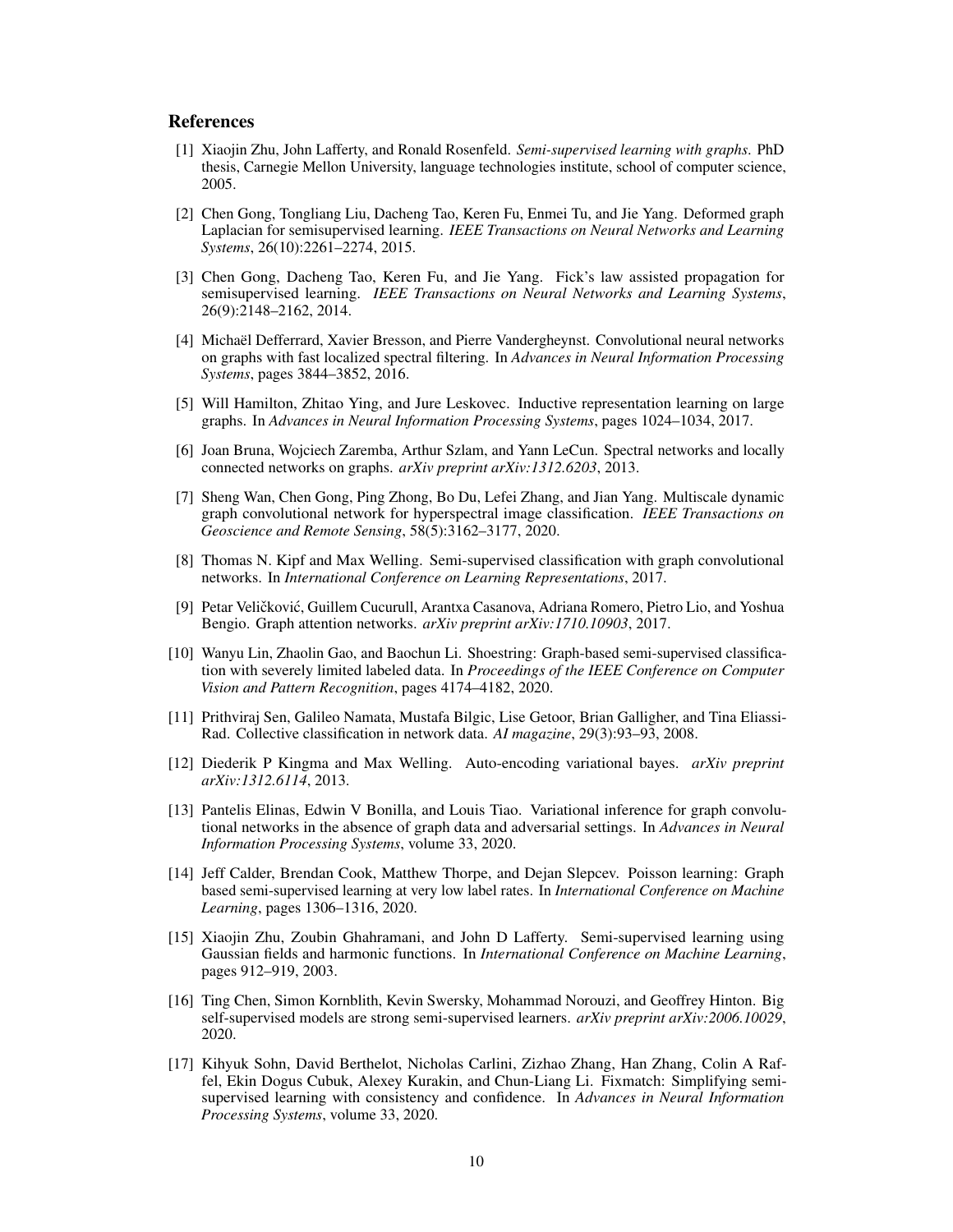- <span id="page-10-0"></span>[18] Viktor Olsson, Wilhelm Tranheden, Juliano Pinto, and Lennart Svensson. Classmix: Segmentation-based data augmentation for semi-supervised learning. In *Proceedings of the IEEE/CVF Winter Conference on Applications of Computer Vision*, pages 1369–1378, 2021.
- <span id="page-10-1"></span>[19] Mikhail Belkin and Partha Niyogi. Semi-supervised learning on Riemannian manifolds. *Machine Learning*, 56(1):209–239, 2004.
- <span id="page-10-2"></span>[20] Mikhail Belkin, Partha Niyogi, and Vikas Sindhwani. Manifold regularization: A geometric framework for learning from labeled and unlabeled examples. *Journal of Machine Learning Research*, 7(11), 2006.
- <span id="page-10-3"></span>[21] Martin Szummer Tommi Jaakkola and Martin Szummer. Partially labeled classification with Markov random walks. *Advances in neural information processing systems*, 14:945–952, 2002.
- <span id="page-10-4"></span>[22] Michael Speriosu, Nikita Sudan, Sid Upadhyay, and Jason Baldridge. Twitter polarity classification with label propagation over lexical links and the follower graph. In *Proceedings of the First workshop on Unsupervised Learning in NLP*, pages 53–63, 2011.
- <span id="page-10-5"></span>[23] Zhilin Yang, William Cohen, and Ruslan Salakhudinov. Revisiting semi-supervised learning with graph embeddings. In *International Conference on Machine Learning*, pages 40–48, 2016.
- <span id="page-10-6"></span>[24] Chen Gong, Jian Yang, and Dacheng Tao. Multi-modal curriculum learning over graphs. *ACM Transactions on Intelligent Systems and Technology*, 10(4):1–25, 2019.
- <span id="page-10-7"></span>[25] Sheng Wan, Shirui Pan, Jian Yang, and Chen Gong. Contrastive and generative graph convolutional networks for graph-based semi-supervised learning. In *Proceedings of the AAAI Conference on Artificial Intelligence*, volume 35, pages 10049–10057, 2021.
- <span id="page-10-8"></span>[26] Keyulu Xu, Weihua Hu, Jure Leskovec, and Stefanie Jegelka. How powerful are graph neural networks? *arXiv preprint arXiv:1810.00826*, 2018.
- <span id="page-10-9"></span>[27] Zonghan Wu, Shirui Pan, Fengwen Chen, Guodong Long, Chengqi Zhang, and S Yu Philip. A comprehensive survey on graph neural networks. *IEEE Transactions on Neural Networks and Learning Systems*, 2020.
- <span id="page-10-10"></span>[28] Yu-Chi Chen, Kuan-Ting Lai, Dong Liu, and Ming-Syan Chen. Tagnet: Triplet-attention graph networks for hashtag recommendation. *IEEE Transactions on Circuits and Systems for Video Technology*, 2021.
- <span id="page-10-11"></span>[29] Hongyang Gao, Yi Liu, and Shuiwang Ji. Topology-aware graph pooling networks. *IEEE Transactions on Pattern Analysis and Machine Intelligence*, 2021.
- <span id="page-10-12"></span>[30] Yixin Liu, Shirui Pan, Ming Jin, Chuan Zhou, Feng Xia, and Philip S Yu. Graph self-supervised learning: A survey. *arXiv preprint arXiv:2103.00111*, 2021.
- <span id="page-10-13"></span>[31] Haibo Wang, Chuan Zhou, Xin Chen, Jia Wu, Shirui Pan, and Jilong Wang. Graph stochastic neural networks for semi-supervised learning. *Advances in Neural Information Processing Systems*, 2020.
- <span id="page-10-14"></span>[32] Joan Bruna, Wojciech Zaremba, Arthur Szlam, and Yann LeCun. Spectral networks and deep locally connected networks on graphs. In *International Conference on Learning Representations*, 2014.
- <span id="page-10-15"></span>[33] Mathias Niepert, Mohamed Ahmed, and Konstantin Kutzkov. Learning convolutional neural networks for graphs. In *International Conference on Machine Learning*, pages 2014–2023, 2016.
- <span id="page-10-16"></span>[34] James Atwood and Don Towsley. Diffusion-convolutional neural networks. In *Advances in Neural Information Processing Systems*, pages 1993–2001, 2016.
- <span id="page-10-17"></span>[35] Jiaqi Ma, Weijing Tang, Ji Zhu, and Qiaozhu Mei. A flexible generative framework for graphbased semi-supervised learning. In *Advances in Neural Information Processing Systems*, pages 3281–3290, 2019.